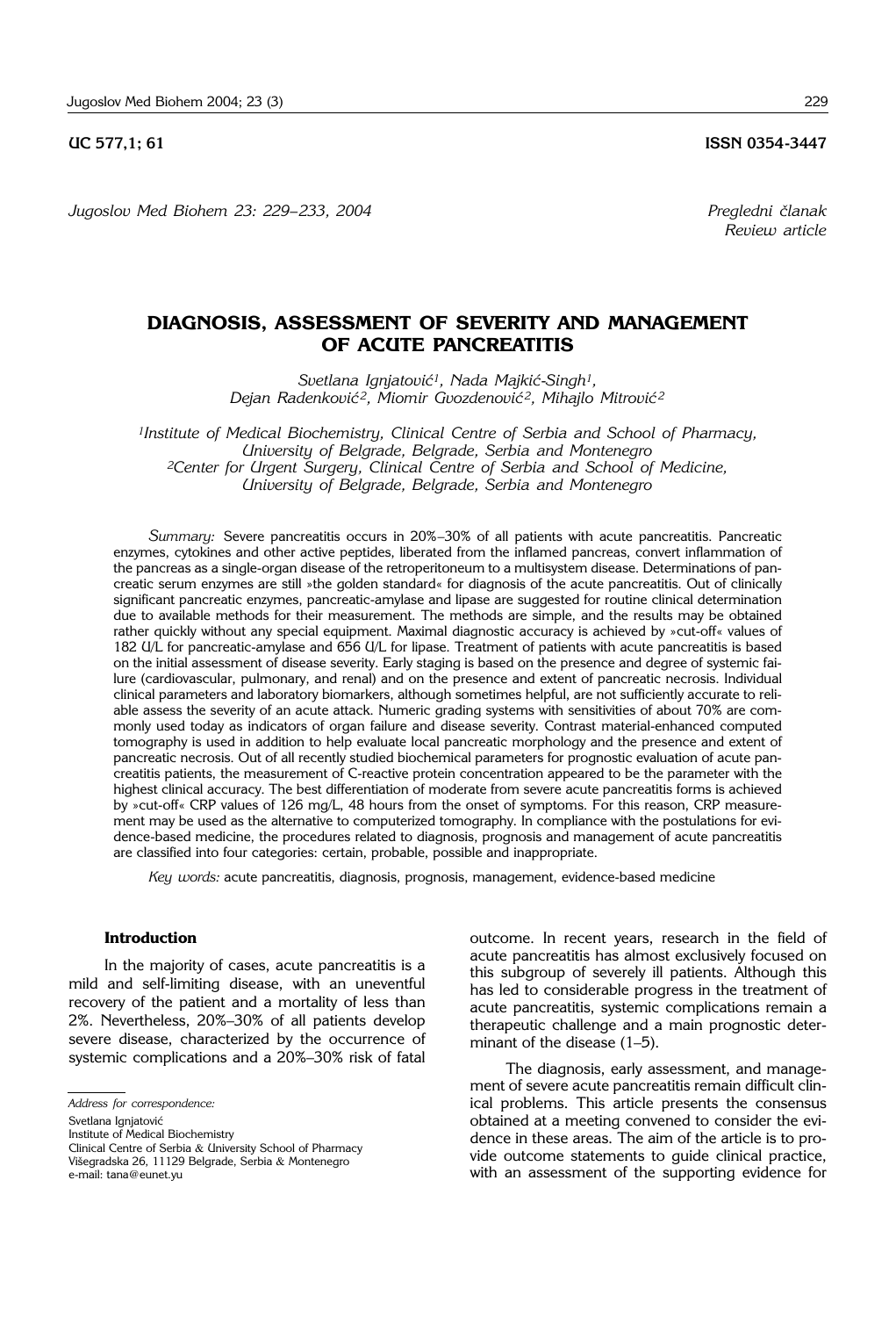each statement. A careful assessment was made of the strength of the available evidence (*certain, probable, possible and inappropriate*) (6-7).

#### **Definition of acute pancreatitis**

In 1992, a new clinically oriented classification system for acute pancreatitis was developed (8). Severe acute pancreatitis was defined by the presence of organ failure or local complications, especially pancreatic necrosis. Precise definitions were provided for organ failure and pancreatic necrosis. The so-called Atlanta classification recognizes both the pathomorphologic and the clinical characteristics of severe acute pancreatitis. According to this definition, severe acute pancreatitis is associated with systemic complications, such as organ failure and/or local complications, such as necrosis, abscess, or pseudocyst. Although the Atlanta system discriminates between local and systemic complications of the disease, there is, apparently, a close connection between these entities, as it is a common observation that systemic complications are almost exclusively restricted to patients with pancreatic necrosis  $(9-11)$ .

## **Clinical and laboratory diagnosis of acute pancreatitis**

There are disease-specific signs or symptoms and the diagnosis of acute pancreatitis requires a synthesis of clinical, laboratory, and imaging-procedure finding (2). Determination of serum pancreatic enzymes remains the »gold standard« for the diagnosis of acute pancreatitis. Clinical symptoms and signs are of major importance in suspecting the disease, but they are not accurate enough to confirm the diagnosis. A further aspect in the diagnosis of acute pancreatitis is the identification of the etiological factor (12).

In the past, measurement of numerous serum markers has been recommended for diagnosis of acute pancreatitis. Among these, nearly all pancreatic secretory enzymes such  $\alpha$ -amylase (EC 3.2.1.1), lipase (EC 3.1.1.3), trypsin (EC 3.4.21.4), elastase (EC 3.4.21.36), ribonuclease (EC 3.1.27.5), phospholipase  $A_2$  (EC 3.1.1.4), and carboxypeptidase B  $(EC 3.4.17.2)$  can be found  $(13-19)$ . For only a small number of enzymatic markers, however, was sufficient data available to appreciate their value for diagnosis of pancreatic diseases (20). Out of clinically significant pancreatic enzymes, pancreatic  $\alpha$ -amylase and lipase are suggested for routine clinical determination due to available methods for their measurement. The methods are simple, and the results may be obtained rather quickly without any special equipment. Maximal diagnostic accuracy is achieved by »cut-off« values of 182 U/L for pancreatic  $\alpha$ -amylase and  $656$  U/L for lipase (21-24). To early define the etiology of acute pancreatic serum pancreatic enzymes lack of value (25).

The development of acute pancreatitis occurs in 4–8% of patients with symptomatic gallstones. Individuals predisposed to acute pancreatitis tend to have small gallstones (with or without larger gallstones), a wide cystic duct and a common channel between the biliary and pancreatic ducts. The importance of this relationship is demonstrated by the ability of urgent endoscopic sphincterotomy (ES) to improve the outcome of a predicted severe attack and to virtually abolish recurrent attacks in patients who are unable to undergo cholecystectomy. Biliary crystals are an important marker of microlithiasis or a propensity to form further gallstones following their passage into the duodenum following an attack. A combination of ultrasonography and a serum liver transaminase of  $> 60$  U/L (< 48 hours on an attack) are necessary to provide optimum sensitivity and specificity for gallstones as a prompt for the use of ERCP (endoscopic retrograde cholangiopancreatography) and ES in severe cases. Biliary sludge as a cause of acute pancreatitis is not proven. Twenty five to thirty percent of patients will develop complications with a mortality of around 8%. Urgent diagnosis of gallstones and treatment by ES can result in substantial improvement in outcome (26).

#### **Prognosis of acute pancreatitis**

Even though the diagnosis of pancreatitis has become easier by the measurement of specific pancreatic enzymes there are still 30%– 40% of the fatal cases which are first diagnosed at autopsy. It is of utmost importance to assess the diagnosis and the severity of acute pancreatitis in the beginning to identify those patients with severe or necrotising disease who benefit from an early initiated intensive care therapy. Additionally, in view of new therapeutical concepts (e.g. antibiotic therapy in severe forms) and for the evaluation of new drugs, patients should be staged into mild and severe disease as early as possible. In most cases it is not possible to assess the severity clinically on hospital admission. Up to now the »gold standard« are imaging procedures (contrast-enhanced CT) which should be reserved for the severe cases to estimate the extent of pancreatic necrosis (27).

The ideal predictor in blood or in urine should be objective, reliable, inexpensive, and easy to measure, widely available, sensitive and specific. There are varieties of mediators of the »systemic inflammatory response syndrome« which are elevated in this disease: C-reactive protein (CRP), antiproteases, enzyme activation peptides like trypsinogen activation peptide and carboxypeptidase B activation peptide, PMNelastase, complement factors, chemokines and interleukins and others. Phospholipase  $A_2$  and pancreatitis-associated protein, which are produced and liberated during the initial phase of pancreatic damage, have been confrmed as good early markers of seve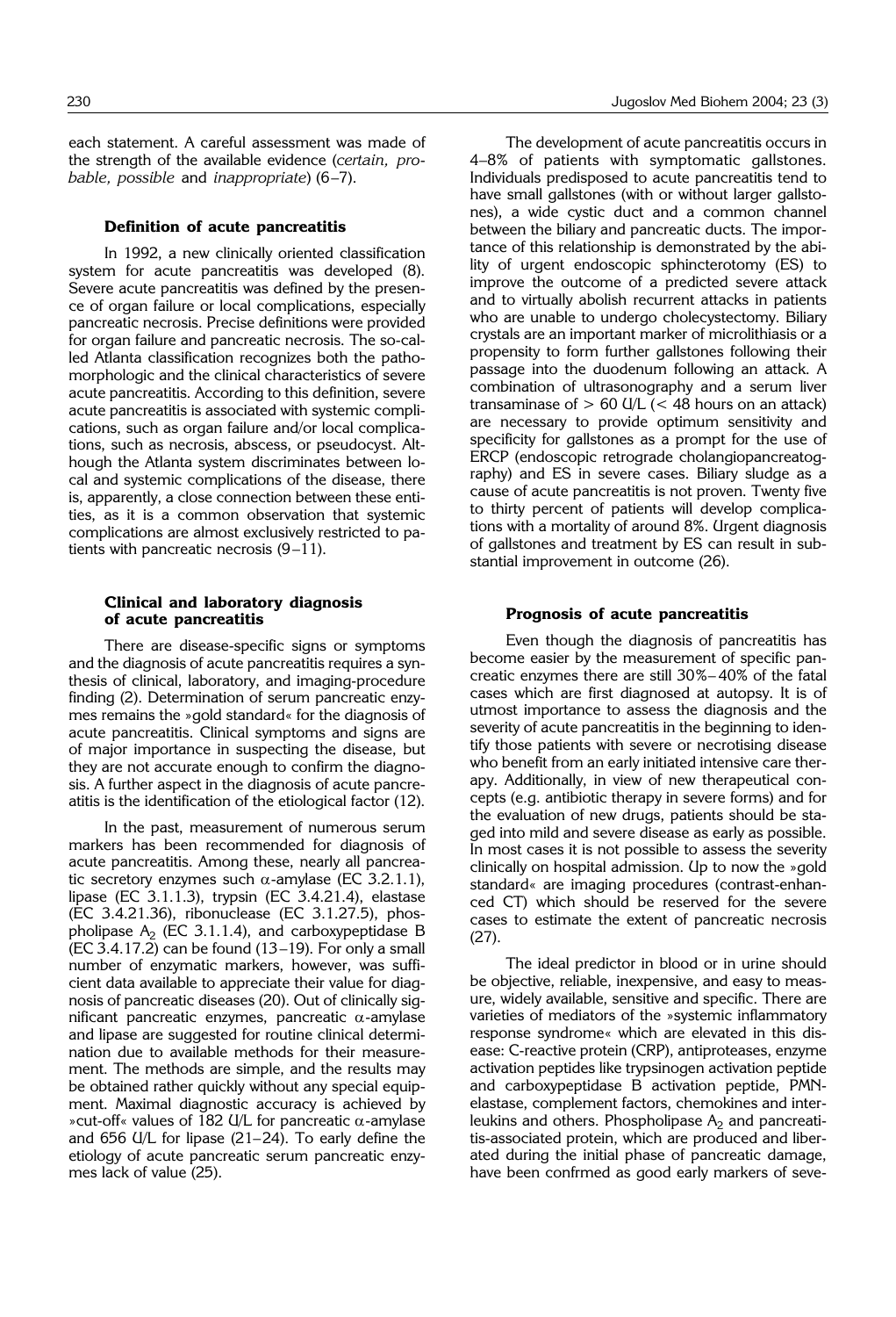rity. However, their clinical application is inappropriate at present. Trypsinogen activation peptide and carboxypeptidase B show great promise as markers of severity, but further development is required before their assay can be useful clinically.

Among all these mediators, C-reactive protein is the parameter best analyzed. It has to be taken into account that it is not specific for acute pancreatitis and its highest efficacy is reached after  $> 48$  hours after the onset of disease. However, because usually a certain time elapses (approximately 24-48 hours) until patients are hospitalized the time delay seems not to a major disadvantage (28-32). Assay of CRP is only easely available blood test in clinical practice that is a proven discriminator of severe and mild disease at »cut-off« level of 126 mg/L at 48 hours after the onset of symptoms. For this reason, CRP measurement may be used as the alternative to computerized tomography (6, 33).

### **Management of patients with acute pancreatitis**

Management of patients with acute pancreatitis is based on the early assessment of severity of disease. As clinical examination in the first 24 hours after admission is unreliable in predicting a serious attack of acute pancreatitis, much efforts has been made to develop combination of criteria that might better predict severity. Ranson et al. (34) in 1974 introduced a combination of different clinical signs and laboratory markers as a scoring system in this disease. In the meantime, various other clinical scores have been employed for patients with acute pancreatitis. Among these, the Acute Physiology and Chronic Health Evaluation (APACHE) II score and the Glasgow criteria have been most carefully evaluated (35-37). Although scoring systems are useful, to some extent, in the identification of patients with severe acute pancreatitis, their sensitivity and specificity is limited to 70%. If a multifactor system is to be used, APACHE II score calculated at 24 hours has proven to be the best choice. Obesity, indicated by a body mass index greater than 30, is a reasonably reliable predictor of severe outcome, especially if it used along with APACHE II score (6). Another major drawback of most scoring systems is that daily evaluation is necessary, and that it takes 3 to 4 days to achieve a reliable prediction of severity. A considerable percentage of patients develop complications despite scores having been low during the initial course. Although

scoring systems are widely used in patients with acute pancreatitis, they are of only limited use in the prediction of severe attacks. This explains why a recent audit on the management of acute pancreatitis revealed that only a minority of hospitals perform severity stratification of patients within the first hours by using scores (38). The major rationale for scoring in acute pancreatitis today is the comparability of patients participating in clinical trials.

CT staging and the CT severity index have proved to be a reliable indicator of disease severity, having shown an excellent correlation with the risk of death and the development of local and systemic complications in this population (1).

Acute pancreatitis is a disease with a variety of symptoms. In patients in whom the disease takes a more severe course, stabilization is mandatory, often in a high dependency unit or intensive care unit. Aggressive organ support and continuation of the prophylactic antibiotics are the mainstay of treatment. When infected necrosis has been proven by CT-guided fine needle biopsy, surgical necrotectomy and debridement with drainage are necessary. Enteral feeding is superior to parenteral feeding even in situations of severe pancreatitis. Further investigation into the role of selective digestive tract decontamination, by controlled randomized trials, is needed  $(39-41)$ .

## **Conclusions**

There is reliable evidence to support much current practice. Clear guidance can be given in most areas examined, and several areas were identified where further investigation would be helpful. Diagnosis using plasma concentrations of pancreatic enzymes is reliable. Rapid advances are taking place in the assessment of severity. Several new therapeutic strategies show real promise for the reduction of morbidity and mortality rates. Surgical debridement is required for infected pancreatic necrosis, but is less often necessary for sterile necrosis (1, 6).

Acute pancreatitis is a potentially fatal disease, with reported mortality rates ranging from zero to almost 25 per cent, depending on severity and holds out several areas for future investigation through randomized trials. In particular, answers are required to settle controversies surrounding use of antibiotics and enteral nutrition. The time is ripe for a re-evaluation of the indications for surgery and of operative techniques.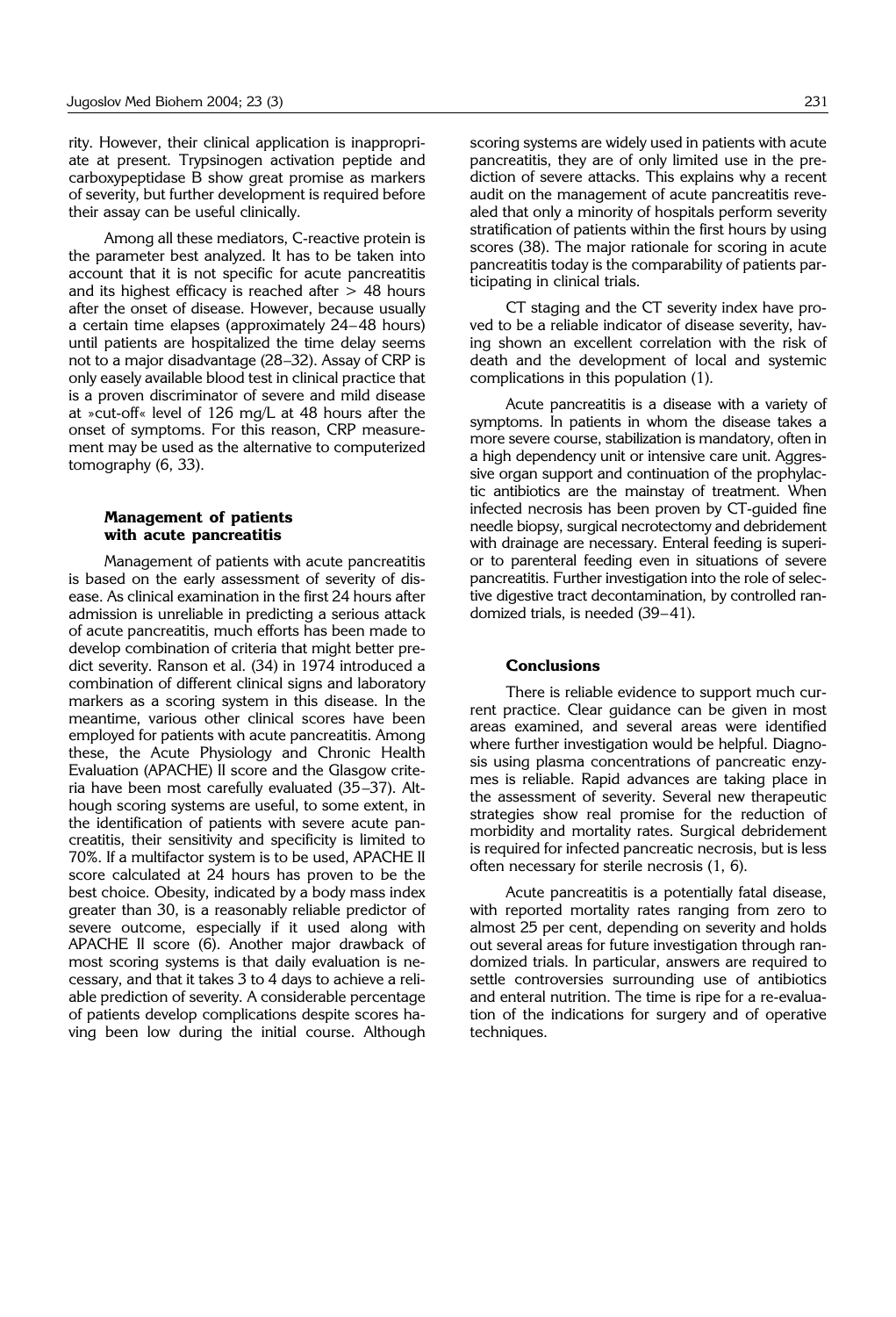# DIJAGNOZA, PROCENA TEŽINE I MENADŽMENT AKUTNOG PANKREATITISA

*Svetlana Ignjatovi}1, Nada Majki}*-*Singh1,*  Dejan Radenković<sup>2</sup>, Miomir Gvozdenović<sup>2</sup>, Mihajlo Mitrović<sup>2</sup>

<sup>1</sup>Institut za medicinsku biohemiju, Klinički centar Srbije i Farmaceutski fakultet *Univerziteta u Beogradu, Beograd, Srbija i Crna Gora* <sup>2</sup>Urgentni centar, Klinički centar Srbije i Medicinski fakultet Univerziteta u Beogradu, *Beograd, Srbija i Crna Gora*

Kratak sadržaj: Težak oblik bolesti se javlja kod 20%-30% pacijenata sa akutnim pankreatitisom. Oslobađanje pankreasnih enzima, citokina i drugih aktivnih peptide iz pankreasa zahvaćenog inflamacijom uzrokuje prelaz od zapaljenja jednog organa u retroperitoneumu ka multisistemskom oboljenju. Određivanje pankreasnih enzima u serumu još uvek ostaje »zlatan standard« u dijagnozi akutnog pankreatitisa. Od klinički važnih pankreasnih enzima za kliničko rutinsko određivanje preporučuju se pankreasna  $\alpha$ -amilaza i lipaza zbog postojanja raspoloživih metoda za njihovo određivanje. Metode su jednostavne, rezultat može da se dobije dosta brzo i ne zahteva posebnu opremu za određivanje. Maksimalna dijagnostička tačnost se postiže pri »*cut-off*« vrednostima od 182 U/L za pankreasnu α-amilazu i 656 U/L za lipazu. Tretman pacijenata sa akutnim pankreatitisom se zasniva na inicijalnoj proceni težine oboljenja. Rana gradacija se zasniva na prisustvu i stepenu sistemskih oštećenja (kardiovasdkularnih, pulmonalnih i renalnih), kao i na prisustvu i veličini pankreasne nekroze. Mada individualni klinički parametri i laboratorijski biomarkeri mogu da budu od pomoći, to nije dovoljno tačno u proceni težine napada. Brojni »sistemi scorova« koriste se danas kao indikatori oštećenja organa i težine oboljenja i njihova osetljivost iznosi oko 70%. Kompjuterizovana tomografija poboljšana kontrastom se koristi za dodatnu evaluaciju lokalne pankreasne morfologije, kao i stepena pankreasne nekroze. Od svih do sada ispitivanih biohemijskih parametara za prognostičku evaluaciju pacijenata sa akutnim pankreatitisom, određivanje koncentracije C-reaktivnog proteina (CRP) predstavlja parametar sa najvećom kliničkom tačnošću. Najbolje razlikovanje blagih od teških oblika AP se postiže pri »*cut-off*« vrednosti CRP od 126 mg/L i to 48 sati od početka simptoma. Iz ovih razloga određivanje CRP može da se koristi kao alternativa kompjuterizovanoj tomografiji. U skladu sa postulatima na kojima se zasniva medicina zasnovana na dokazima (eng. *evidence*-*based medicine*) postupci vezani za prognozu i tretman akutnog pankreatitisa se klasifikuju u četiri kategorije: izvesni, verovatni, mogući i neodgovarajući.

Ključne reči: akutni pancreatitis, dijagnoza, prognoza, menadžment, medicina zasnovana na dokazima

## **References**

- 1. Beger HG, Bettina R, Isenmann R. Prevention of severe change in acute pancreatitis: prediction and prevention. J Hepatobiliary Pancreat Surg 2001; 8: 140-7.
- 2. Beger HG, Rau B, Mayer J, Prall U. Natural course of acute pancreatitis. World J Surg 1997; 21: 130-5.
- 3. Beger HG, Isenmann R. Surgical management of necrotizing pancreatitis. Surg Clin North Am 1999; 79: 783-800.
- 4. Tsiotos GG, Luque-de Leon E, Söreide JA, Bannon MP, Zietlow SP, Baerga-Varela Y, Sarr MG. Management of necrotizing pancreatitis by repeated operative necrosectomy using a zipper technique. Am J Surg 1998: 175: 91-8.
- 5. Bradley ELI, Allen K. A prospective longitudinal study of observation versus surgical intervention in the management of necrotizing pancreatitis. Am J Surg 1991; 161: 19-25.
- 6. Dervenis C, Bassi C. Evidence-based assessment of severity and management of acute pancreatitis. Br J Surg 2000; 87: 257-8.
- 7. Dervenis C, Johnson CD, Bradley E, Imrie CW, McMahon MJ, Modlin I. Diagnosis, objective assessment of severity, and management of acute pancreatitis - Santorini consensus conference. Int J Pancreatol 1999; 25/3: 195-210.
- 8. Bradley EL. A clinically based classification system for acute pancreatitis. Summary of the International Symposium on Acute Pancreatitis, Atlanta, GA, September 11-13, 1992. Arch Surg 1993; 128: 586-90.
- 9. Balthazar EJ, Robinson DL, Megibow AJ, Ranson JC. Acute pancreatitis: value of CT in establishing prognosis. Radiology 1990; 174: 331-6.
- 10. Gerzof SG, Banks PA, Robbins AH, Johnson WC, Spechler SJ, Wetzner SM, Snider JM, Langevin RE, Jay ME. Early diagnosis of pancreatic infection by computed tomographyguided aspiration. Gastroenterology 1987; 93: 1315-20.
- 11. Widdison AL, Karanjia ND. Pancreatic infection complicating acute pancreatitis. Br J Surg 1993; 80: 148-154.
- 12. Kazmierczak SC, Catrou PG, Van Lente F. Enzymatic markers of gallstone-induced pancreatitis identified by ROC curve analysis, discriminant analysis, logistic re-